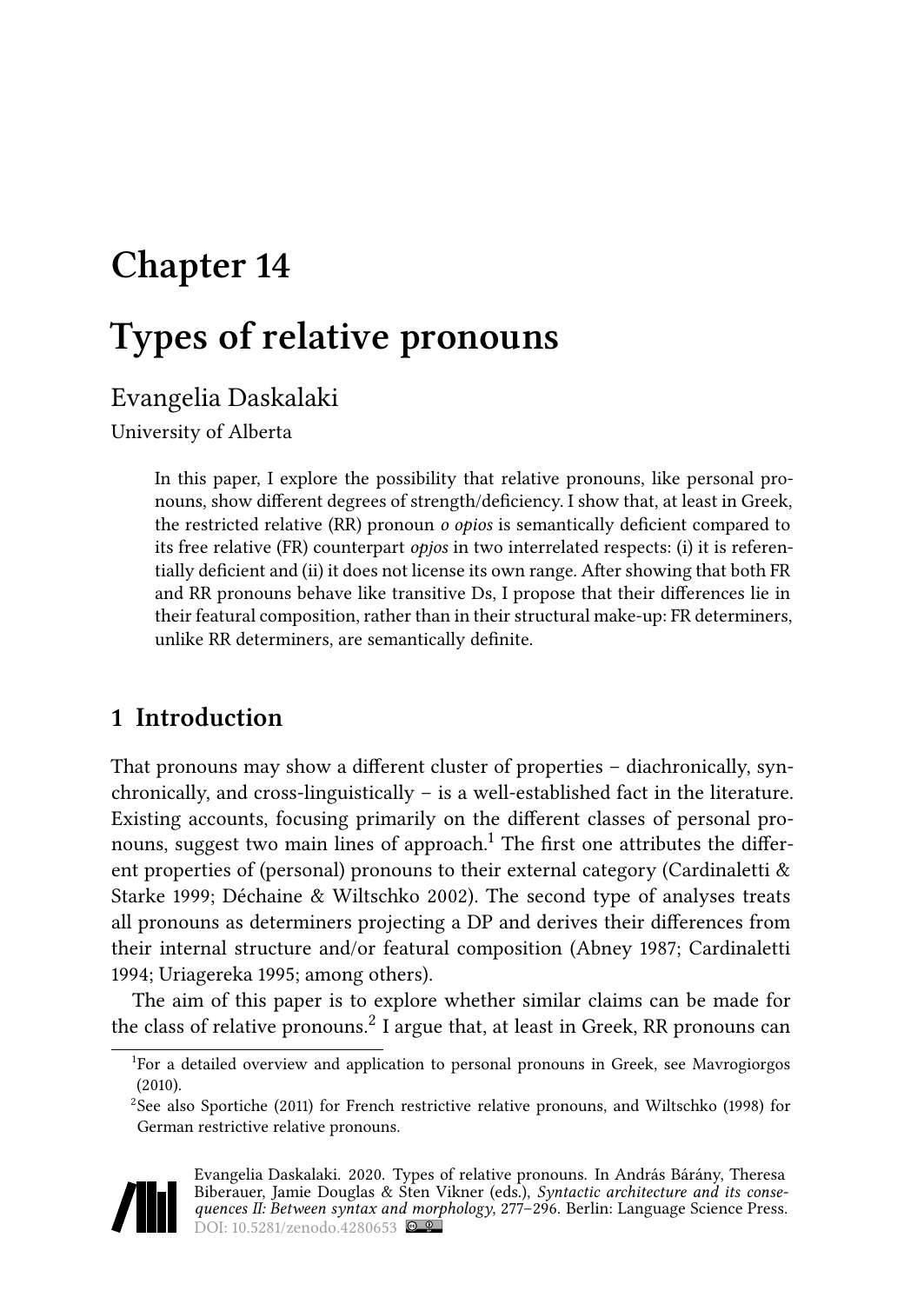be shown to be semantically deficient compared to FR pronouns in two (interrelated) respects: (i) RR pronouns are not inherently definite/referential, and (ii) RR pronouns do not license their own range. After showing that both FR and RR pronouns behave like transitive Ds, and are therefore categorially equivalent, I propose that their differences derive from their featural composition: FR determiners, unlike RR determiners, are semantically definite/referential. Because they are definite/referential determiners, they need a range that may take the form of a lexical NP complement or of an animacy restrictor.

The paper is structured as follows:§[2](#page-1-0) provides some background information concerning (Greek) relative clauses and pronouns.§[3](#page-3-0) establishes at an empirical level the semantic deficiency of RR pronouns and §[4](#page-11-0) develops an analysis that capitalizes on the featural composition of the FR and RR D head. Finally,§[5](#page-16-0) concludes the discussion.

# <span id="page-1-0"></span>**2 Background information on relative clauses and pronouns**

#### <span id="page-1-3"></span>**2.1 (Greek) relative clauses**

Restrictive and free relatives are A′ movement dependencies with different functions. Whereas*restrictive relatives* function as modifiers of nominal heads, *free relatives* function as arguments/adjuncts of lexical predicates [\(Alexiadou et al. 2000;](#page-17-1) [Bianchi 2002](#page-18-3); [Grosu & Landman 1998](#page-18-4)). This is illustrated below with Greek:<sup>3</sup>

<span id="page-1-1"></span>(1) Greek

ðjaleksa) tus maθites<sub>i</sub> chose.1sg the students.m.pl.acc which.m.pl.acc recommended.2sg [ tus opius $_i$ protines ti ]. 'I chose the students who you recommended.'

<span id="page-1-2"></span>(2) Greek

ðjaleksa [ opjus<sub>i</sub> chose.1sg who.m.pl.acc recommended.2sg protines ti ]. 'I chose who you recommended.'

In [\(1](#page-1-1)), the RR modifies the nominal head *maθites* 'students'. In([2\)](#page-1-2), the FR complements the verbal head *ðjaleksa* 'chose'.

As far as their semantic interpretation is concerned, FRs in DP position are semantically equivalent with strong DPs([Jacobson 1995](#page-19-4)). For instance, the FR in [\(2\)](#page-1-2) can be paraphrased with an RR headed by a demonstrative([3\)](#page-2-0):

<sup>3</sup>On Greek RRs see [Alexopoulou \(2006\);](#page-18-5) on Greek FRs see [Alexiadou & Varlokosta \(1997\).](#page-18-6)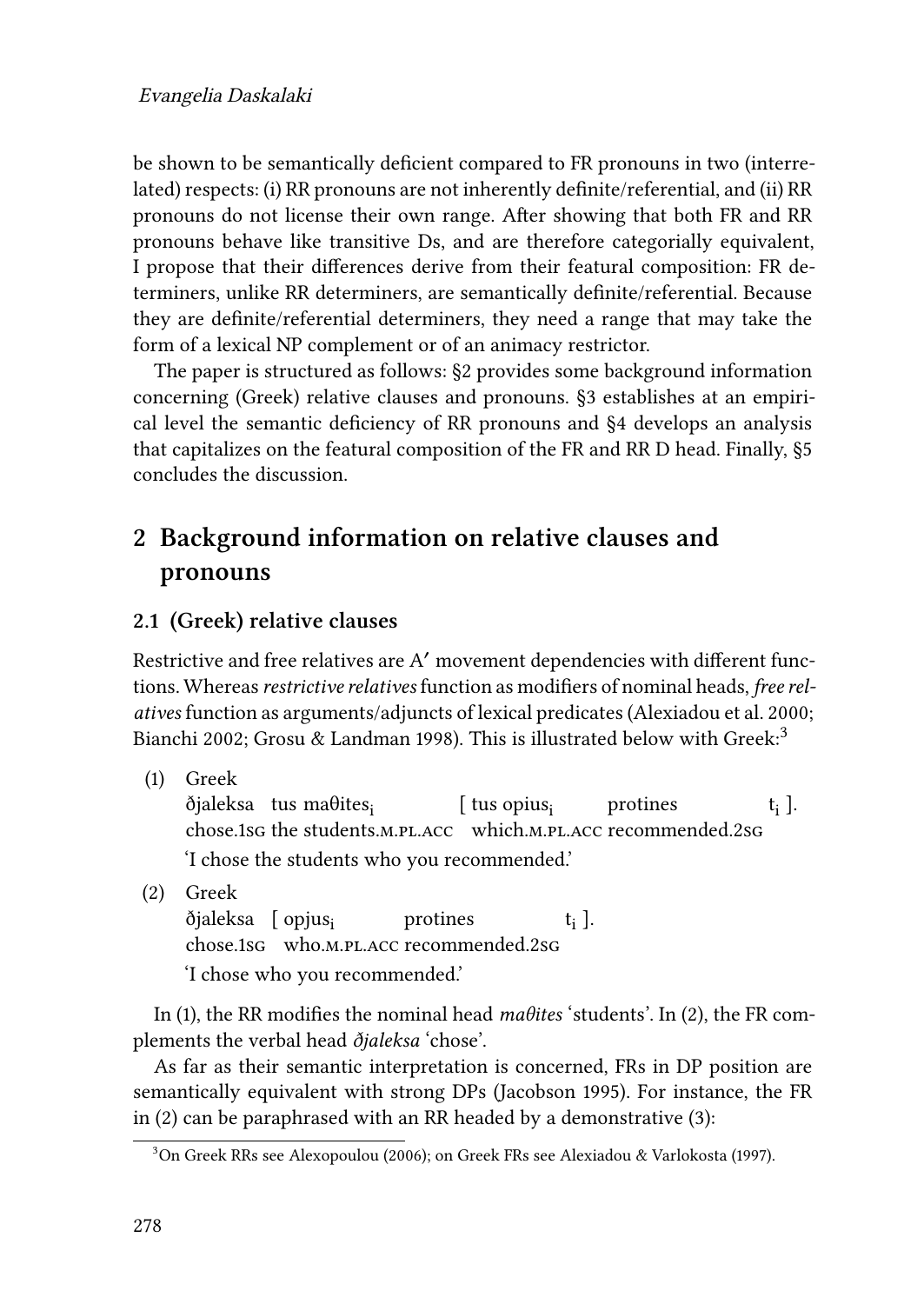<span id="page-2-0"></span>(3) Greek

ðjaleksa [ aftus chose.1sg those.m.pl.acc which.m.pl.acc recommended.2sg [ tus opius; protines  $[t_i]$ . 'I chose those ones you recommended.'

#### **2.2 (Greek) relative pronouns**

With respect to restrictive and free relative pronouns, languages differ as to whether they draw them from the same paradigm. Thus, English draws both RR and FR pronouns from the paradigm of interrogative pronouns. German, on the other hand, uses interrogative pronouns to introduce FRs and morphologically definite determiners to introduce RRs([Wiltschko 1998\)](#page-19-3).

Greek stands somewhere in between: RR and FR pronouns are similar in that they both combine interrogative and definite morphology.<sup>4</sup> However, they are not identical and replacing one with the other leads to strong ungrammaticality:

(4) Greek

 $^*$  ðjaleksa ⊥tus ma $\theta$ ites<sub>i</sub> chose.1sg the students.acc who.acc recommended.2sg [ opjus<sub>i</sub> protines ti ].

\* 'I chose the students whoever you recommended.'

- (5) Greek
	- \* ðjaleksa [ tus opius<sub>i</sub> protines chose.1sg which.acc recommended.2sg ti ].
	- \* 'I chose which you recommended.'

Furthermore, both types of pronouns are inflected for the same range of categories. Thus, they inflect for number (singular, plural), gender (masculine, feminine, neuter), and case (nominative, accusative, genitive), displaying in this respect the main features characterizing Greek nominal inflection. The complete morphological paradigm of *opjos* and *o opios* is provided in Tables [14.1](#page-3-1) and [14.2](#page-3-2), respectively([Holton et al. 2004:](#page-18-7) 100).

<sup>4</sup>Thus, the RR pronoun *o opios* consists of the morphologically definite determiner *o* and the word *opios*. The latter, being itself complex, can be decomposed into the determiner-like prefix *o-* and the interrogative *pios* 'who' (on the morphological decomposition of the RR *o opios*, see [Alexiadou 1998\)](#page-17-2). A similar pattern is shown by the FR pronoun *opjos*. Like its RR counterpart, it is a complex word, consisting of the determiner-like prefix *o-* and the interrogative *pjos* 'who'. Unlike its RR counterpart though, it is not introduced by a free determiner (on the etymological decomposition of the FR *opjos*, see [Chila-Markopoulou 1994](#page-18-8)).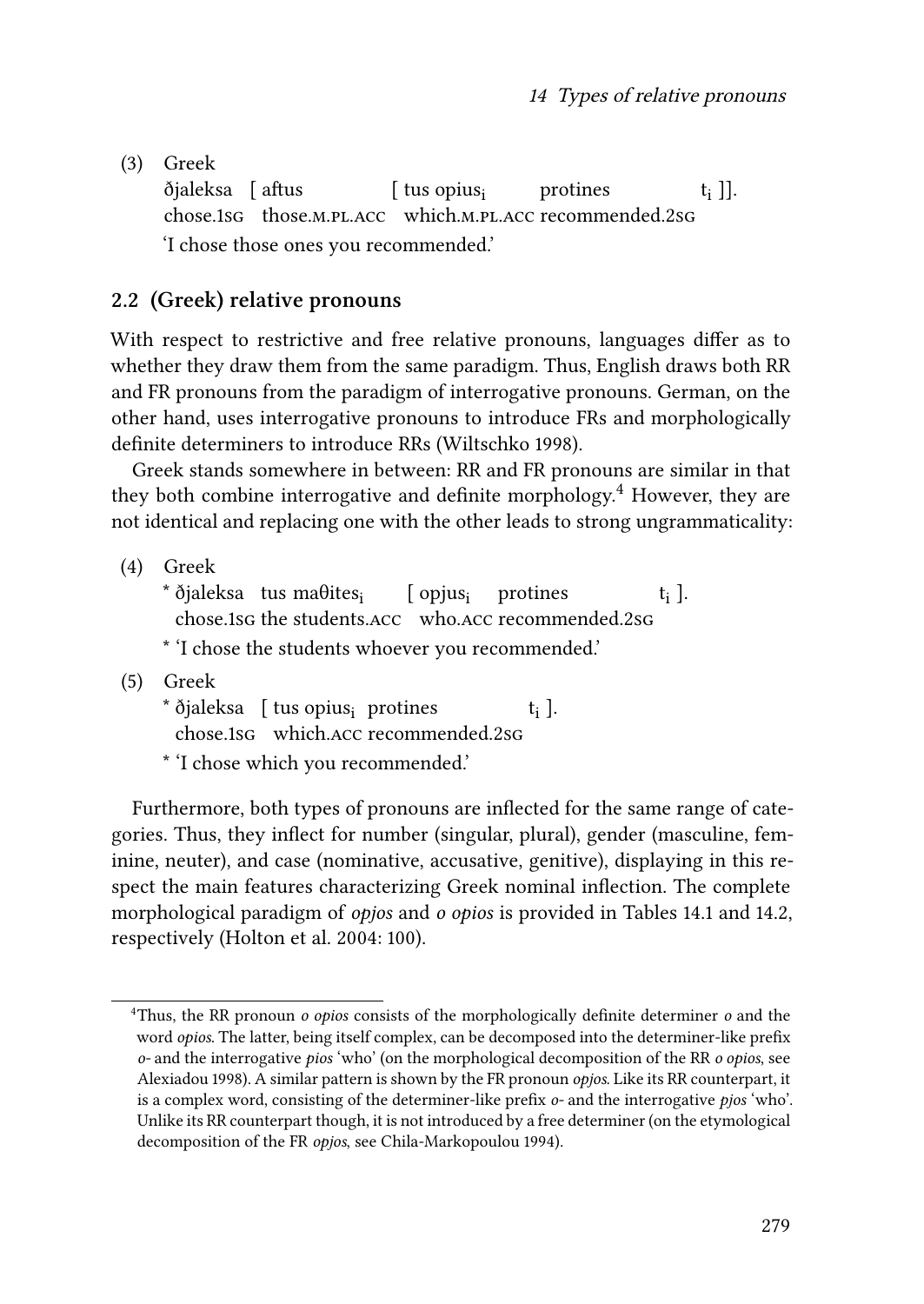<span id="page-3-1"></span>

|                                 | Singular               |                          |                      | Plural                 |                         |                       |
|---------------------------------|------------------------|--------------------------|----------------------|------------------------|-------------------------|-----------------------|
|                                 | Masc                   | Fem                      | Neut                 | Masc                   | Fem                     | <b>Neut</b>           |
| <b>NOM</b><br>ACC<br><b>GEN</b> | opjos<br>opjon<br>opju | opja<br>opja(n)<br>opjas | opjo<br>opju<br>opjo | opji<br>opjus<br>opjon | opjes<br>opjes<br>opjon | opja<br>opja<br>opjon |

Table 14.1: The morphological paradigm of the FR pronoun *opjos-a-o*

Table 14.2: The morphological paradigm of the RR pronoun *o opios-i opia-to opio*

<span id="page-3-2"></span>

|                                 | Singular                       |                                        |                               | Plural                                  |                                          |                                 |
|---------------------------------|--------------------------------|----------------------------------------|-------------------------------|-----------------------------------------|------------------------------------------|---------------------------------|
|                                 | Masc                           | Fem                                    | <b>Neut</b>                   | Masc                                    | Fem                                      | <b>Neut</b>                     |
| <b>NOM</b><br>ACC<br><b>GEN</b> | o opios<br>ton opio<br>tu opju | <i>i</i> opia<br>tin opia<br>tis opias | to opio<br>tu opiu<br>to opio | <i>i</i> opii<br>tus opius<br>ton opion | <i>i</i> opies<br>tis opies<br>ton opion | ta opia<br>ta opia<br>ton opion |

## <span id="page-3-0"></span>**3 On the deficiency of RR pronouns**

Despite being amenable to a similar etymological decomposition and despite being marked for the same range of morphological features, RR pronouns can be shown to be deficient compared to their FR counterparts in a number of ways that recall the differences identified between strong and weak personal pronouns. Let us consider them in turn.

#### **3.1 Contrastive focus**

To begin with, only FR pronouns may bear contrastive focus. This is shown by the contrast in grammaticality between([6](#page-3-3)) and [\(7](#page-4-0)).

<span id="page-3-3"></span>(6) Greek

kalese invited.3sG only who.m.pl cl.3sG.m recommended.2sG not who.f.pl mono *opjus* tu protines oxi opjes tu cl.3sg.m recommended.2sg protines

'He only invited whichever *men* you recommended to him, not whichever women you recommended to him.'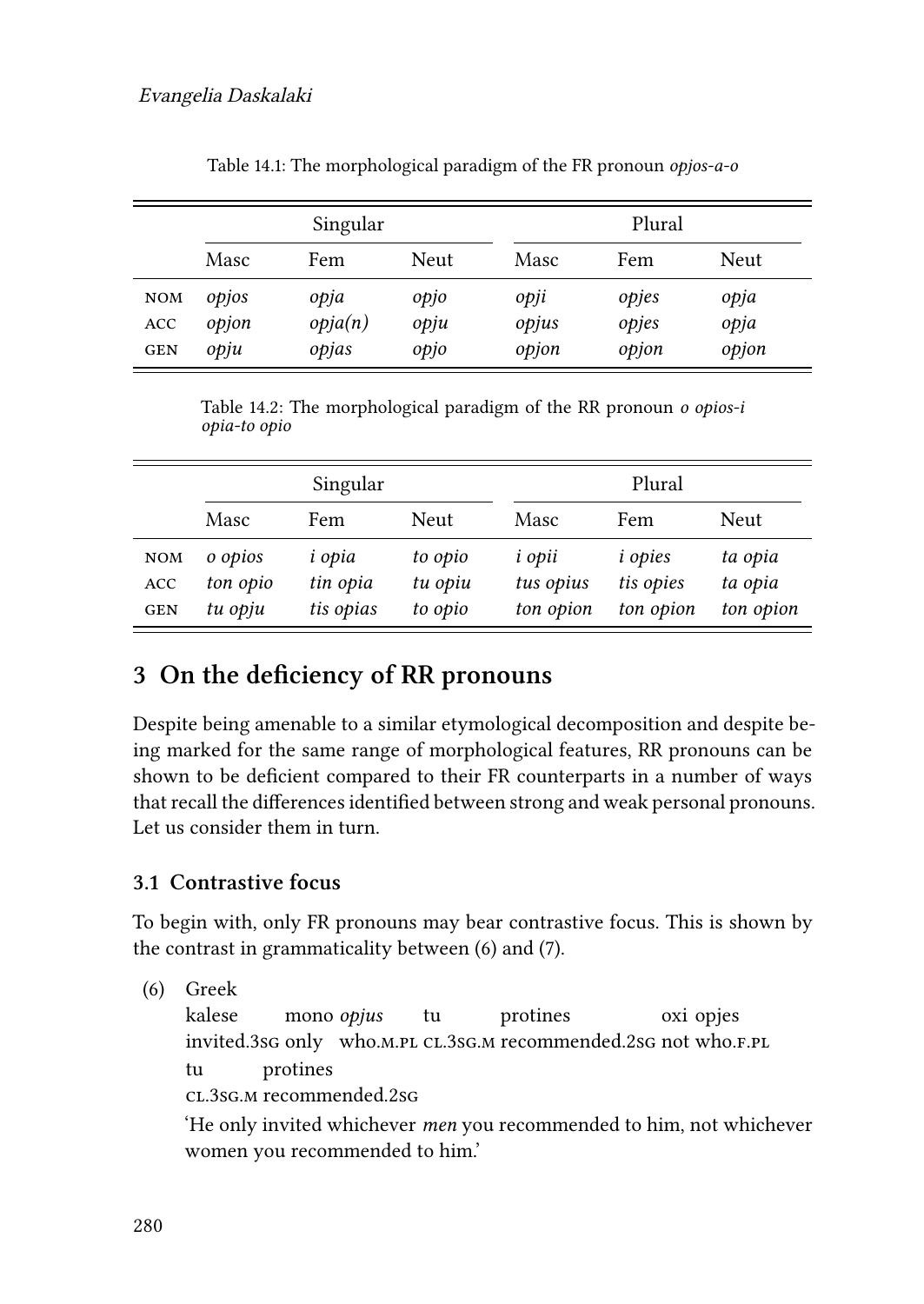<span id="page-4-0"></span>(7) Greek

\*kalese invited.3sg only those.m.pl.acc which.m.pl cl.3sg recommended.2sg mono aftus *tus opius* tu protines oxi aftes not those.f.pl.acc which.f.pl cl.3sg recommended.2sg tis opies tu protines. \*'He only invited those men *who* you recommended, not those women who you recommended.'

Thus, in [\(6\)](#page-3-3), the FR pronoun *opjus*, encoding masculine gender, can be contrastively focused with the FR pronoun *opjes*, encoding feminine gender. Crucially, in the same contrastive configuration, the RR pronoun *tus opius* is not permissible with contrastive stress  $(7)$ .<sup>5</sup>

#### **3.2 Null counterparts**

Secondly, only FR pronouns are obligatorily realized [\(Alexiadou et al. 2000:](#page-17-1) 22). To this end, example([8\)](#page-4-1) shows that replacing a FR pronoun with the uninflected complementizer *pu* 'that' leads to strong ungrammaticality:

<span id="page-4-1"></span>(8) Greek

a. ðjaleksa [ opjus chose.1sg who.acc recommended.2sg protines ]. 'I chose whoever you recommended.'

(ii) Greek

\*ðen θeli neg want.3sg only what have.2sg but and who.m.sg have.2sg mono oti exis ala ke *opjon* exis. 'He doesn't only want what you have but also *who* you have.'

 $5$ The English translation of [\(6\)](#page-3-3) and [\(7](#page-4-0)) in the main text fails to convey the contrast between FR and RR pronouns with respect to focus. This is because English relative pronouns do not encode gender distinctions (that is *who* can be used to refer to both female and male entities). The same effect, though, can be conveyed with the English FR pronouns *who* (a FR pronoun used for animate entities) and *what* (a FR pronoun used for inanimate entities).

<sup>(</sup>i) Greek

<sup>\*</sup>ðen θeli neg want.3sg only those.n.pl.acc which.n.pl have.2sg but and those.m.pl.acc mono afta ta opia exis ala ke aftus *tus opius* exis. who.m.pl have.2sg intended: 'He doesn't only want those (things) which you have, but also those (persons) *who* you have.'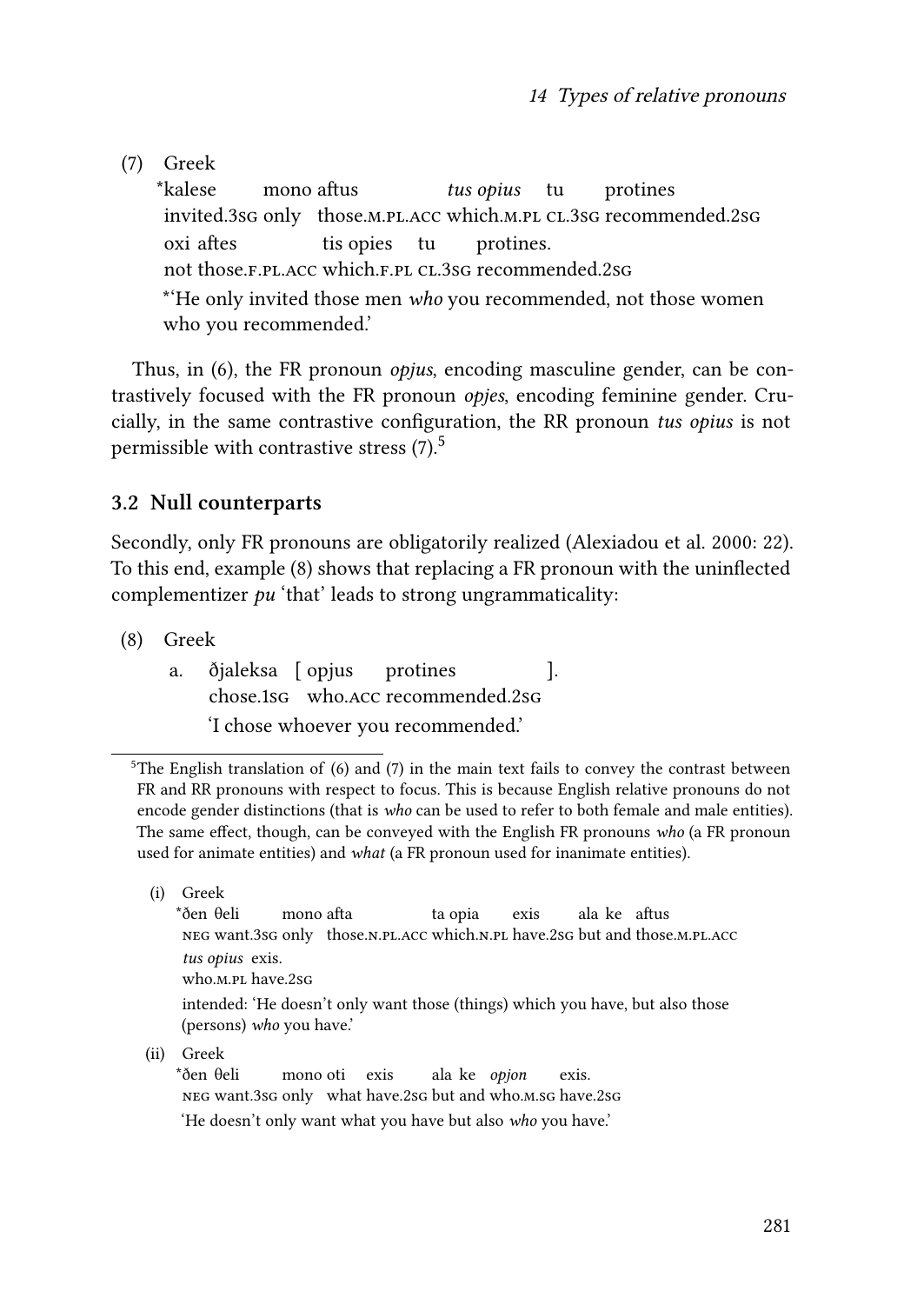b. \* ðjaleksa [ pu protines]. chose.1sg that recommended.2sg \*'I chose that you recommended.'

By contrast, complementizer RRs([9](#page-5-0)b) are a very common alternative to pronominal RRs([9](#page-5-0)a) in Greek and in other languages:

<span id="page-5-0"></span>(9) Greek

- a. ðjaleksa aftus chose.1sg those.m.pl.acc which [ tus opius protines recommended.2sg ]. 'I chose those ones who you recommended.'
- b. ðjaleksa aftus chose.1sg those.m.pl.acc that recommended.2sg [ pu protines ]. 'I chose those ones that you recommended.'

#### **3.3 Animacy**

Furthermore, only FR pronouns appear to license an animacy restriction.

Thus, FR pronouns marked for masculine/feminine gender licence by default a [+animate] interpretation, whereas FR pronouns marked for neuter gender license a [−animate] interpretation. For example, the masculine FR pronoun *opjus* in [\(10](#page-5-1)a), under its more natural interpretation, refers to a male animate entity, whereas the neuter FR *opja* in([10](#page-5-1)b), evokes a [−animate] entity.

```
(10) Greek
```
- a. ðjaleksa opjus chose.1sg who.m.pl recommended.2sg protines. 'I chose who you recommended.'
- b. ðjaleksa opja chose.1sg what.n.pl recommended.2sg protines. 'I chose what you recommended'

A similar point is made by the minimal pair in [\(11\)](#page-5-2): whereas the neuter FR pronoun *opjo* is perfectly grammatical as the subject of verbs that typically take thematic/inanimate subjects([11a](#page-5-2)), it sounds awkward, when it occupies the subject position of verbs that typically require agentive/animate subjects([11b](#page-5-2)).

<span id="page-5-2"></span>(11) Greek

a. opjo what.n.sg broke.3sg espase 'What(ever) broke.'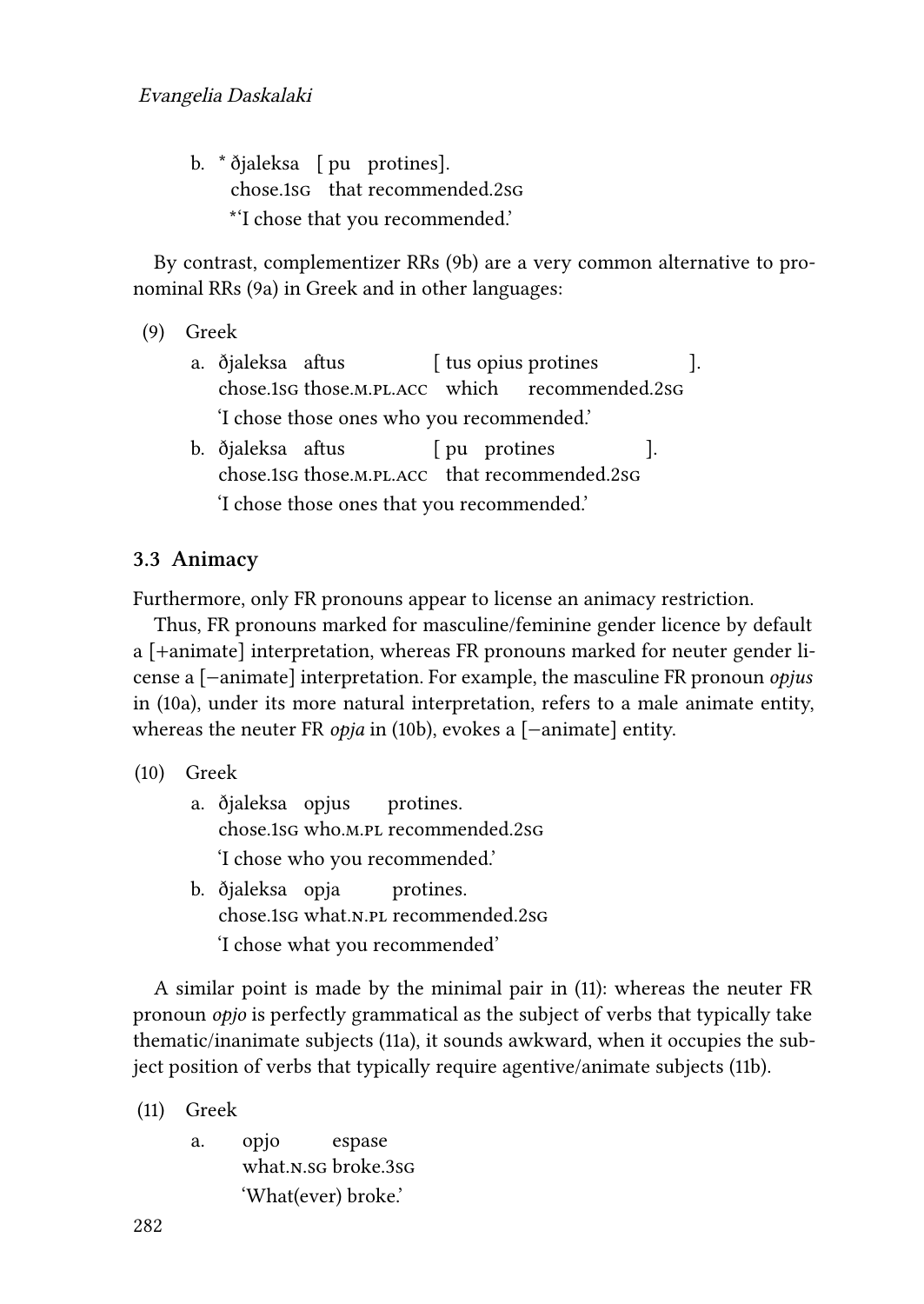b.  $# \neq$  opjo what.n.sg wrote.3sg the letter.acc eγrapse tin epistoli ##'What(ever) wrote the letter.'

The distribution of RR pronouns, on the other hand, does not appear to be regulated by animacy considerations. To illustrate, RR pronouns are admissible with both animate and inanimate antecedents, independently of whether they are marked for masculine([12\)](#page-6-0) or neuter gender [\(13](#page-6-1)).

<span id="page-6-0"></span>(12) Greek

- a. ðjaleksa tus maθites chose.1sg the students.acc which.m.pl recommended.2sg tus opius protines. 'I chose the students who you recommended.'
- b. ðjaleksa tus pinakes chose.1sg the paintings.acc which.m.pl recommended.2sg tus opius protines. 'I chose the paintings which you recommended.'

<span id="page-6-1"></span>(13) Greek

- a. ðjaleksa ta peðja chose.1sg the kids.acc which.n.pl recommended.2sg ta opia protines. 'I chose the kids who you recommended.'
- b. ðjaleksa ta pexniðja ta opia chose.1sg the toys.acc which.n.pl recommended.2sg protines. 'I chose the toys which you recommended.'

#### **3.4 Referentiality**

A further difference between FR and RR pronouns concerns their ability to introduce new referents. Consider in this regard the examples in([14\)](#page-6-2) illustrating coordination of FRs:

- <span id="page-6-2"></span>(14) Greek
	- a. kalesa invited.1sg who.acc like.3sg the Maria.nom and who.acc dislike.3sg opjon simbaθi i Maria ke opjon adipaθi i the Lina.nom Lina. 'I invited whoever Maria likes and whoever Lina dislikes.' [✓ Maria likes X & Lina dislikes Y; ✓ Maria likes X & Lina dislikes X]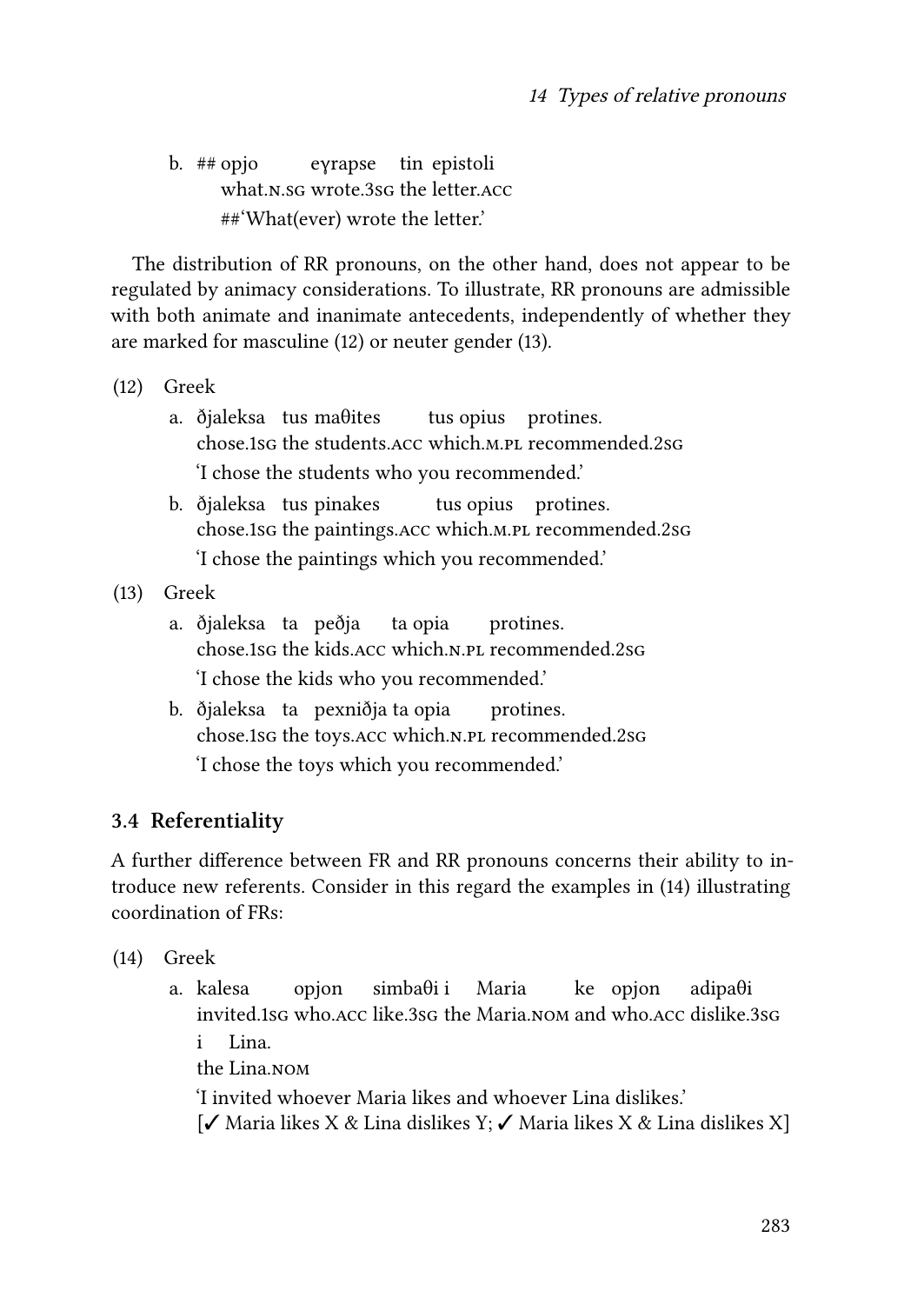b. kalesa invited.1sg who.acc like.3sg the Maria.nom and dislike.3sg the opjon simbaθi i Maria ke adipaθi i Lina. Lina.nom 'I invited whoever Maria likes and Lina dislikes.' [\*Maria likes X & Lina dislikes Y;  $\checkmark$  Maria likes X & Lina dislikes X]

When coordination takes place at the FR pronoun level, the coordinated phrases may either refer to two distinct discourse referents or to a single participant([14a](#page-6-2)). Of the two possible readings, the first one is the preferred one. However, when coordination takes place below the FR pronoun, the coordinated phrases may only refer to a single participant [\(14b](#page-6-2)). In other words, there appears to be a correlation between the number of FR pronouns and the number of referents<sup>6</sup>

The correlation between number of pronouns and number of referents is not replicated by RRs:

- <span id="page-7-0"></span>(15) Greek
	- a. kalesa invited.1sg this.one.acc which.acc like.3sg the Maria.nom and afton ton opio simbaθi i Maria ke ton opio which.acc dislike.3sg the Lina.nom adipaθi i Lina. 'I invited this one who Maria likes and who Lina dislikes.' [\*Maria likes X & Lina dislikes Y; ✓ Maria likes X & Lina dislikes X]

(i) Greek

committee

'The representative of the court and chair of the elective committee have arrived.'

(ii) Greek

'The representative of the court and the chair of the elective committee has arrived.'

<sup>6</sup> In this respect the FR pronoun *opjos* behaves like the definite determiner *o* 'the' in argumental DPs. [Alexiadou et al. \(2007](#page-17-3): 67–68), replicating a point originally made by [Longobardi \(1994\)](#page-19-5) for Italian, show that there appears to be a correlation between the number of definite determiners in coordinated DPs and the number of referents. Thus, whereas there is only one referent in (i), there are two referents in (ii):

irθ-e/\*-an came-3sG/PL the delegate o antiprosopos tis of.the court dikastikis arxis ke proedros tis and chair of.the elective eforeftikis epitropis.

irθ-an/\*-e came-3pl/sg the delegate o antiprosopos tis of.the court dikastikis arxis ke o proedros tis and the chair of.the elective eforeftikis epitropis. committee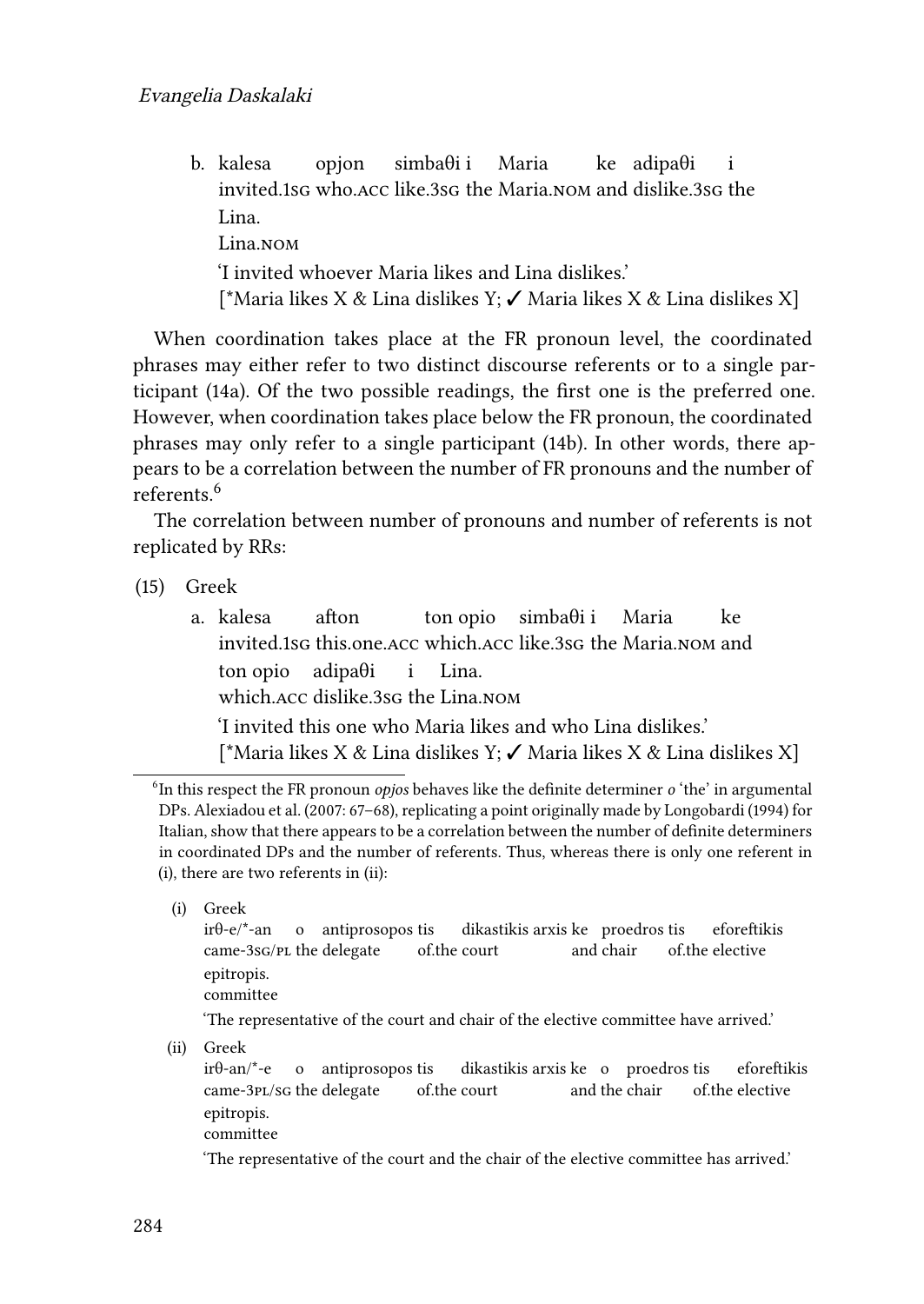b. kalesa invited.1sg this.one.acc which.acc like.3sg the Maria.nom and afton ton opio simbaθi i Maria ke ton opio which.acc dislike.3sg the Lina.nom adipaθi i Lina. 'I invited this one who Maria likes and Lina dislikes.' [\*Maria likes X & Lina dislikes Y; ✓ Maria likes X & Lina dislikes X]

What the above examples serve to show is that multiple occurrences of an RR pronoun do not produce a multiple index interpretation.

#### **3.5 Overt NP complement**

Finally, only FR pronouns may licence overt NP complements. This is shown by thecontrast in grammaticality between ([16\)](#page-8-0) and [\(17\)](#page-8-1):<sup>7</sup>

- <span id="page-8-0"></span>(16) Greek ðjaleksa opjus chose.1sg who.acc candidates recommended.2sg (ipopsifius) protines. 'I chose whichever candidates you recommended.'
- <span id="page-8-1"></span>(17) Greek
	- a. \* ðjaleksa tus opius ipopsifius protines. chose.1sg which.acc candidates recommended.2sg \*'I chose which candidates you recommended.'
	- b. \* ðjaleksa tus ipopsifius tus opius ipopsifius protines. chose.1sg the candidates which.acc candidates recommended.2sg \*'I chose the candidates which candidates you recommended.'

Crucially, FR pronouns with overt NP complements (complex FR pronouns, henceforth) differ from the simple FR pronouns discussed so far, in two respects: First, they cannot bear contrastive stress. In instances of contrastive focus it is their complement that is focused [\(18](#page-9-0)):

(i) Greek

<sup>7</sup> It is only in appositive relatives that *o opios* may take an overt NP complement:

to computer, to opio computer epemenes na aγoraso, ðen ðulevi. the computer, which computer insisted.2sg sBJV buy.1sg NEG work.3sg 'The computer, which you insisted that I buy, is not working.'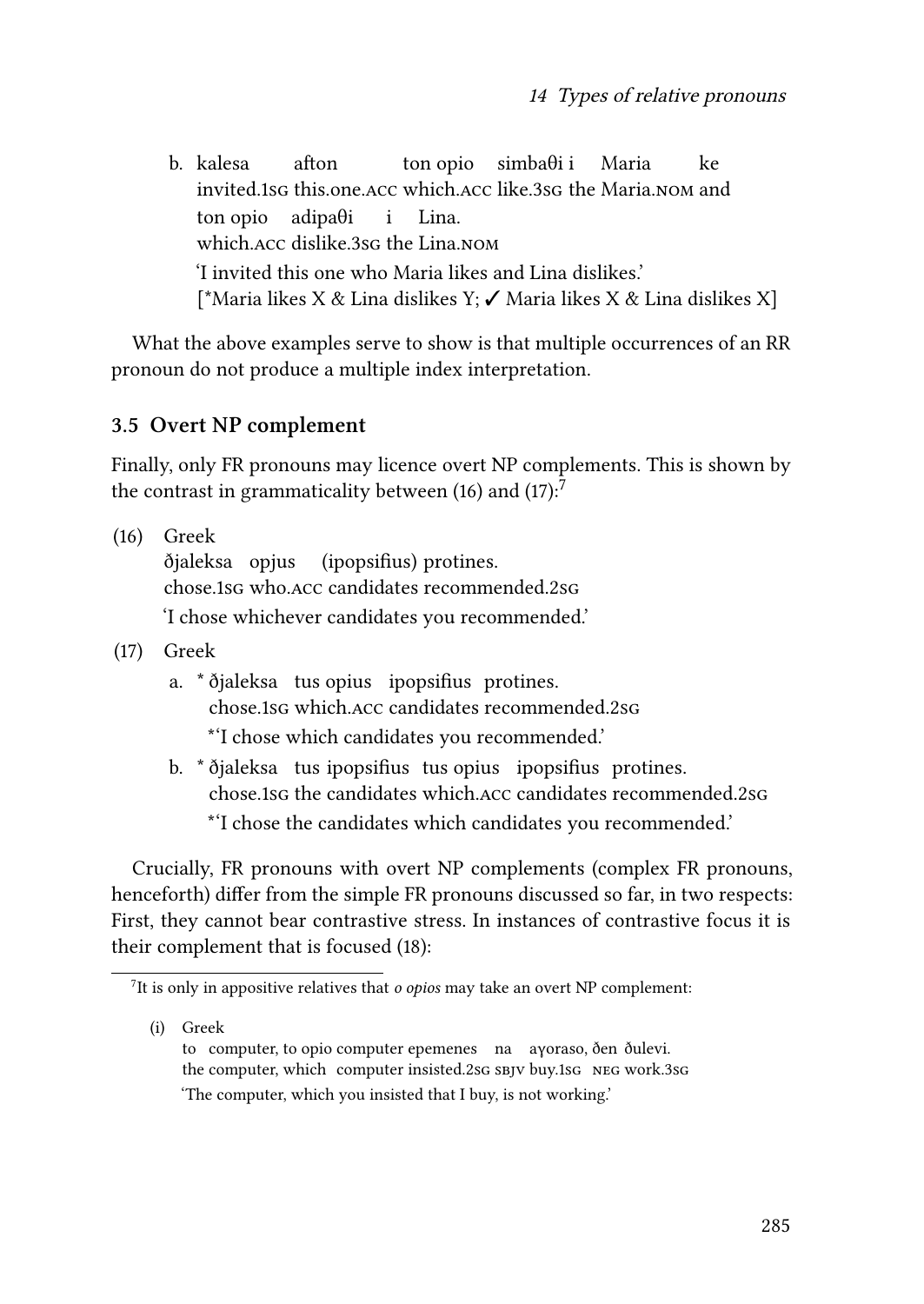- <span id="page-9-0"></span>(18) Greek
	- a. \* kalese invited.3sg only which.m.pl students.m.pl cl.3sg.m mono *opjus* maθites tu protines recommended.2sg not which.f.pl students.f.pl cl.3sg.m oxi opjes maθitries tu protines. recommended.2sg intended: 'He only invited *whichever* male students you recommended to him, not whichever female students you recommended to him.'
	- b. kalese invited.3sg only which students.m.pl cl.3sg.m recommended.2sg mono opjus *maθites* tu protines oxi opjes maθitries not which students.f.pl cl.3sg.m recommended.2sg tu protines. 'He only invited whichever *male* students you recommended to him, not whichever female students you recommended to him.'

Second, they may take both animate and inanimate complements, independently of whether they are marked for masculine/feminine gender, as in([19\)](#page-9-1), or for neuter gender, as in([20](#page-9-2)):

- <span id="page-9-1"></span>(19) Greek
	- a. ðjaleksa opjus chose.1sg which.m.pl students.acc recommended.2sg maθites protines. 'I chose whichever students you recommended.'
	- b. ðjaleksa opjus chose.1sg which.m.pl paintings.acc recommended.2sg pinakes protines. 'I chose whichever paintings you recommended.'
- <span id="page-9-2"></span>(20) Greek
	- a. ðjaleksa opja chose.1sg which.n.pl kids.acc recommended.2sg peðja protines. 'I chose whichever kids you recommended.'
	- b. ðjaleksa opja chose.1sg which.n.pl toys.acc recommended.2sg pexniðja protines. 'I chose whichever toys you recommended.'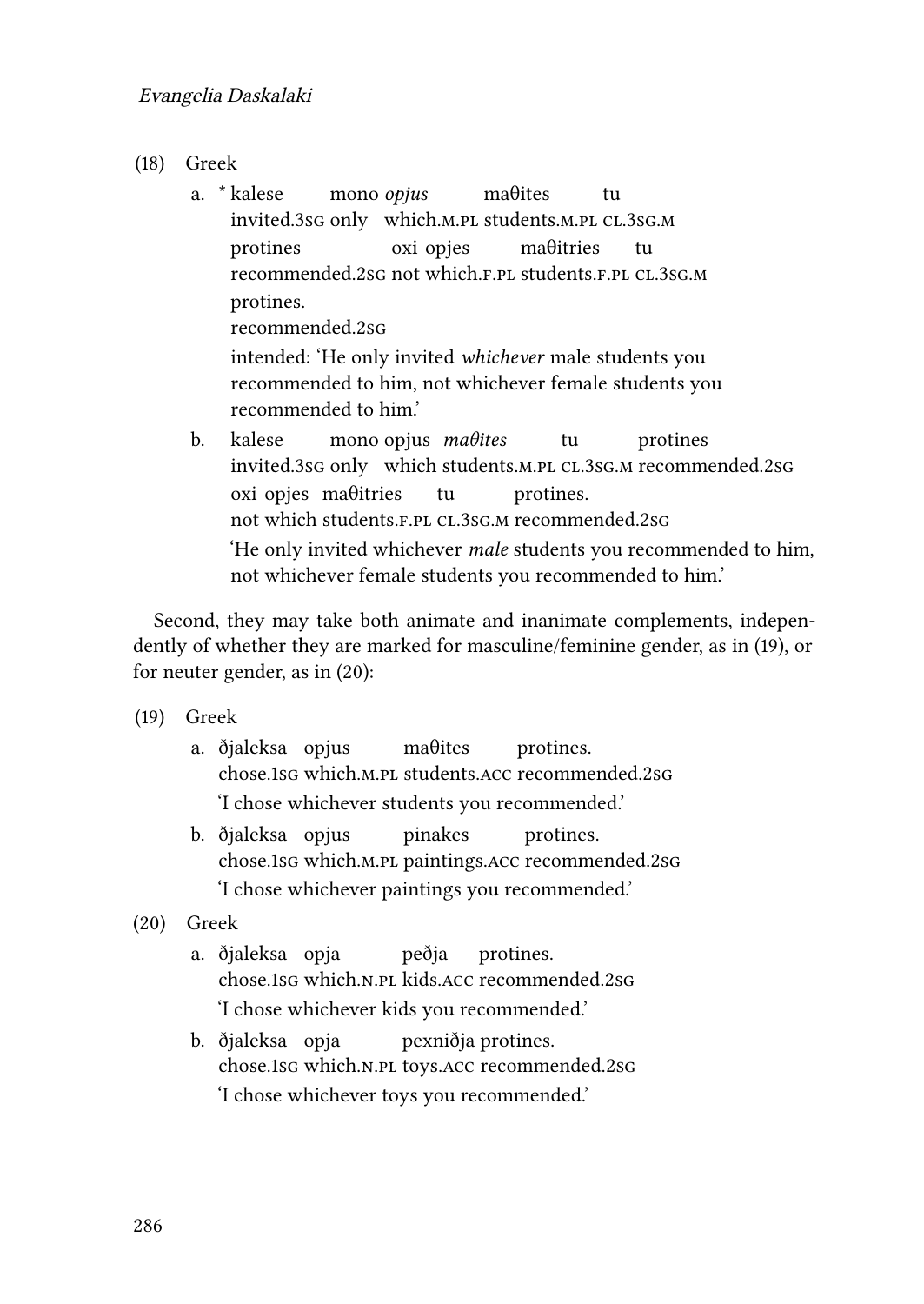#### **3.6 Summary**

A schematic summary of the differences between restrictive and free relative pronouns (simple and complex) is provided in Table [14.3](#page-10-0).

<span id="page-10-0"></span>

|                                      | Pronouns    |                |     |  |
|--------------------------------------|-------------|----------------|-----|--|
|                                      | FR (simple) | FR (complex)   | RR  |  |
| Contrastive focus                    | Yes         | N <sup>a</sup> | No  |  |
| Null counterparts                    | No          | No             | Yes |  |
| Animacy                              | Yes         | $\rm N_{0}$    | No  |  |
| Disjoint reference under conjunction | Yes         | Yes            | No  |  |
| Overt NP complement                  | No          | Yes            | Nο  |  |

Table 14.3: The properties of RR and FR pronouns.

*a* (only their complement)

The list of differences between free and restrictive relative pronouns can be narrowed down into two main points of divergence:

- 1. FR pronouns (simple/complex), unlike RR pronouns, are referential. This explains the correlation between the number of FR pronouns and the number of referents [\(14\)](#page-6-2), a correlation that does not hold in the case of RR pronouns([15\)](#page-7-0).
- 2. FR pronouns (simple/complex), unlike RR pronouns, may license their own range. The range may take the form of an animacy restriction licensed by the FR pronoun([10](#page-5-1)) and([11\)](#page-5-2) (in the case of simple FR pronouns), or the form of a lexical NP complementing the FR pronoun [\(19](#page-9-1)) and [\(20\)](#page-9-2) (in the case of complex FR pronouns). This explains why simple FR pronouns can be contrastively focused. Being inherently specified as [+animate] or [-animate], they can bear contrastive focus with respect to animacy [\(6](#page-3-3)). RR pronouns, on the other hand, not being specified for animacy cannot bear contrastive focus for a property they lack([7](#page-4-0)).

Under this view, FR pronouns lack null counterparts because their deletion would result in unrecoverable loss of both referentiality and range [\(8](#page-4-1)).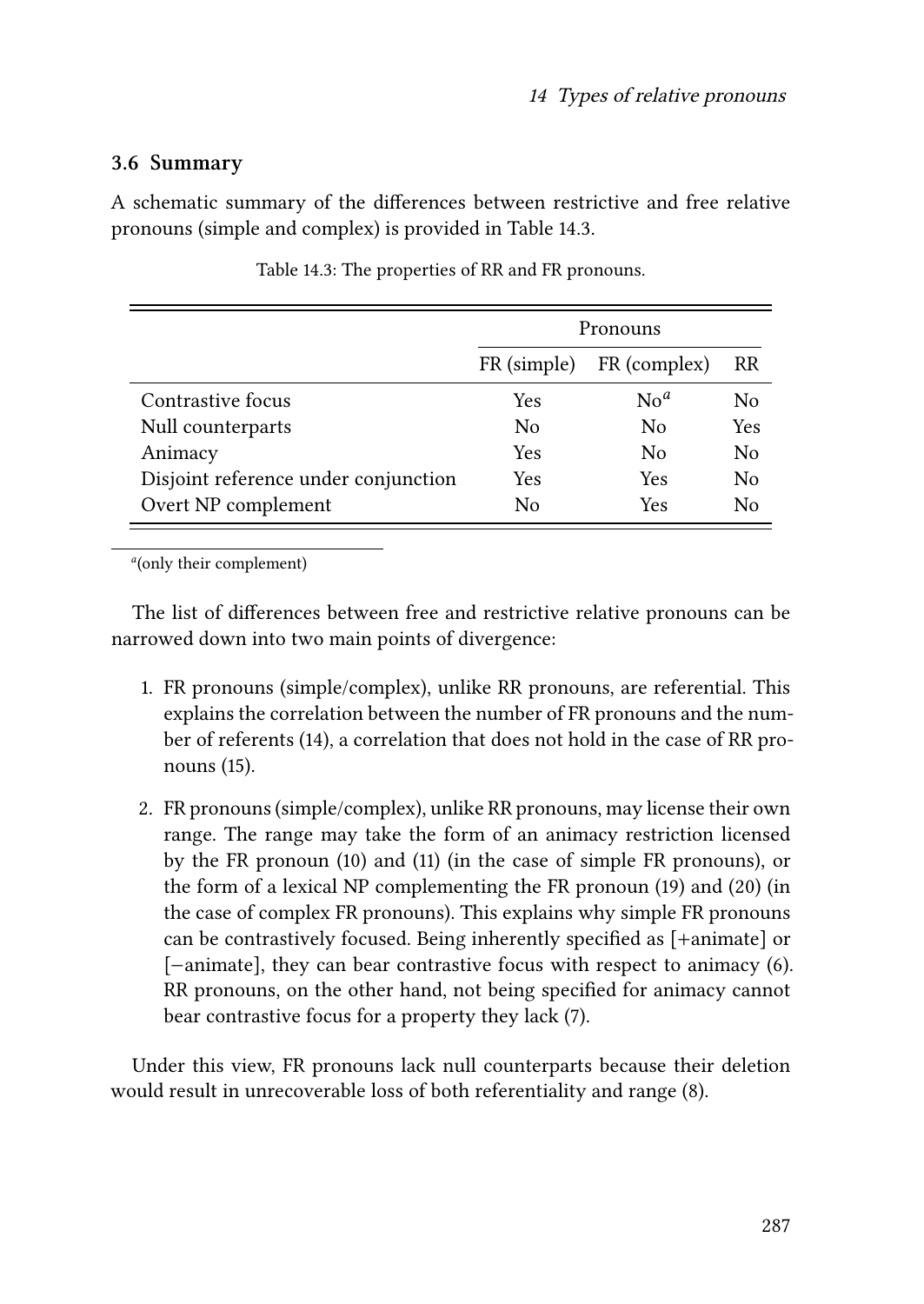### <span id="page-11-0"></span>**4 Towards an analysis**

Having established at an empirical level that RR pronouns are deficient compared to FR pronouns, I will now consider the question of theoretical implementation. After showing that both types of pronouns are transitive determiners ([§4.1](#page-11-1) and §[4.2](#page-12-0)), I will suggest that their differences lie in their featural composition: whereas both RR and FR determiners are morphologically definite, only the latter ones are semantically definite ([§4.3\)](#page-13-0).

#### <span id="page-11-1"></span>**4.1 Both free and restrictive relative pronouns are DPs**

It is possible that the referential deficiency of RR pronouns is reflective of a kind of structural deficiency. Thus, adopting and adapting [Déchaine & Wiltschko'](#page-18-1)s (2002) account of personal pronouns, we could assume that whereas FR pronouns are Ds projecting a DP, RR pronouns are the mere spell out of phi features (phi Ps). Within this approach, RR pronouns fail to refer because they lack an external D layer, which is typically taken to be the locus of definiteness/referentiality.

There are two main issues with this approach. First, as mentioned in the introduction, both free and restrictive relative pronouns incorporate a morphologically definite determiner (*o* 'the'). Thus, morphological considerations suggest that they are both Ds. The second issue is syntactic in nature and concerns their distribution. Even though both pronouns surface in [Spec,CP], they can be theta related to all the major argument positions, including the subject of (in)transitive verbs, the subject of primary and secondary predication, the (in)direct object, and the prepositional object position. The latter is illustrated in([21\)](#page-11-2) and([22](#page-11-3)) with a FR and RR pronoun, respectively:

<span id="page-11-2"></span>(21) Greek

jia about which students paintings cl.1sg.gen talked.2sg opjus (maθites / pinakes) mu milises 'About whichever (students/paintings) you talked to me.'

<span id="page-11-3"></span>(22) Greek

o maθitis the student.nom painting.nom about who.pl.acc cl.1sg.gen talked.2sg / pinakas jia ton opio mu milises 'The student/painting about whom you talked to me.'

On the assumption that argumenthood is a property of DPs([Longobardi 1994](#page-19-5)), it follows that both *opjos*-phrases and *o opios* phrases are associated with a DP projection.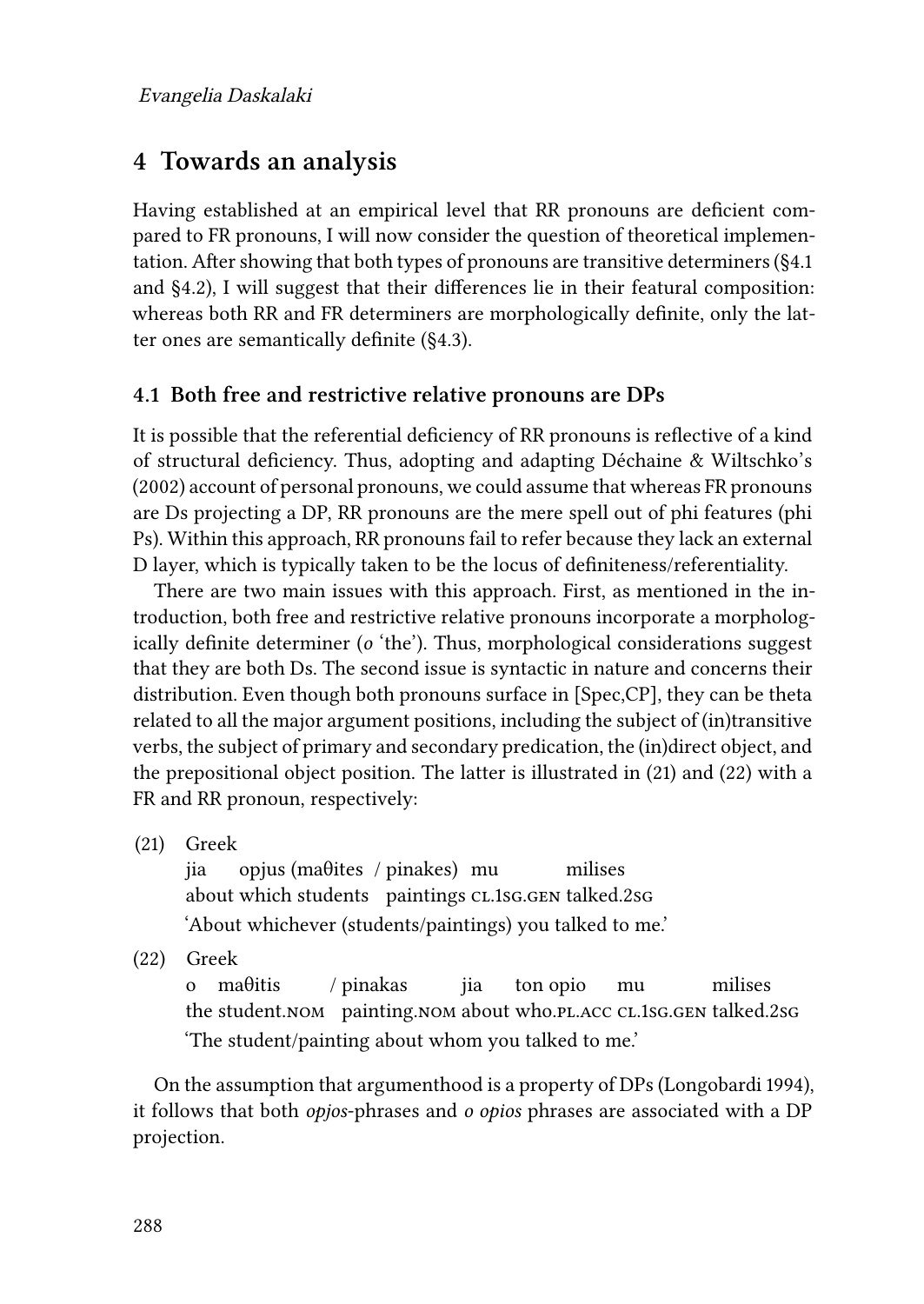#### <span id="page-12-0"></span>**4.2 Both free and restrictive relative pronouns are transitive Ds**

Furthermore, it can be argued that in addition to showing the external distribution of DPs, both types of pronouns show the internal syntax of determiners. Complex FR pronouns clearly behave like transitive determiners, since they allow an NP complement. The latter can be overt, as in([23\)](#page-12-1) repeated from([16\)](#page-8-0) above, or elided under identity with a discourse antecedent, as in  $(24)$ .<sup>8</sup>

<span id="page-12-1"></span>

| (23) | Greek                                             |  |  |  |  |  |  |
|------|---------------------------------------------------|--|--|--|--|--|--|
|      | kalesa [opjus ipopsifius protines]                |  |  |  |  |  |  |
|      | invited.1sG who.ACC candidates recommended.2sG    |  |  |  |  |  |  |
|      | 'I invited whichever candidates you recommended.' |  |  |  |  |  |  |
|      | $(24)$ Greek                                      |  |  |  |  |  |  |
|      | a. pjus ipopsifius kaleses?                       |  |  |  |  |  |  |

- <span id="page-12-2"></span>which candidates invited.2sg 'Which candidates did you invite?'
- b. opjus mu who cl.1sg.gen recommended.2sg protines. 'Whoever you recommended to me.'

In the absence of a salient discourse antecedent, we saw that FR pronouns (simple FR pronouns in our terms) receive a [±animate] interpretation, depending on their gender specification([10](#page-5-1)[–11\)](#page-5-2). One way to implement this observation is to assume that they bear interpretable phi features that are responsible for licensing a null complement. Thus, an interpretable masculine/feminine gender licenses an empty [+animate] NP complement, whereas an interpretable neuter gender licenses a [−animate] NP complement. Within this account, the difference

(i) Greek

- a. pja which.f.sg skirt bought.2sg fusta aγorases? 'Which skirt did you buy?'
- b. tin the.f.sg red.f.sg kokini.

In this regard, see [Daskalaki \(2009\)](#page-18-9) who shows how the conditions on nominal subdeletion identified by [Giannakidou & Stavrou \(1999\)](#page-18-10) can be replicated for FR phrases.

 ${}^8$ Evidence suggesting that the FR pronoun in [\(24b](#page-12-2)) is a transitive determiner with a deleted NP restrictor comes from its similarities with other instances of nominal subdeletion attested in Greek, such as the one illustrated in (i):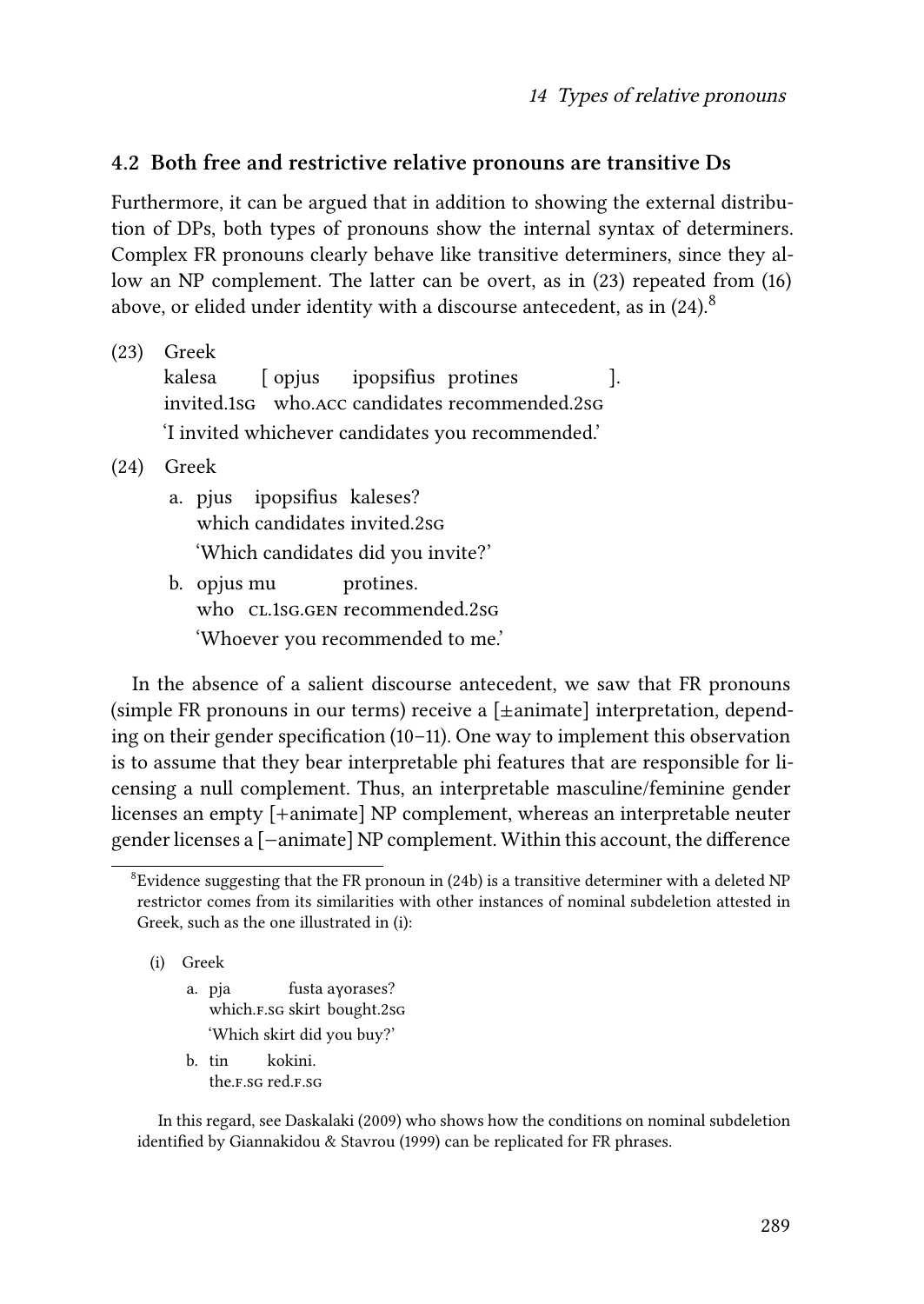between complex and simple FR pronouns does not lie in their (in)transitivity. Rather it depends on whether the FR determiner has entered the derivation with an uninterpretable set of phi features (that will be valued by an overt lexical NP) or with an interpretable set of phi features that is responsible for licensing a null, [ $\pm$ animate] NP complement.<sup>9</sup>

Let us, finally, consider the RR pronoun *o opios*. At a first approximation its treatment as a transitive determiner seems implausible, given that, at least in its restrictive use, it never surfaces with an overt NP complement([17](#page-8-1)). However, this would be incompatible with both the *raising analysis* ([Kayne 1994;](#page-19-6) for Greek RRs, see [Alexiadou & Anagnostopoulou 2000,](#page-17-4) among others) and the *matching analysis* ([Sauerland 1998](#page-19-7); for Greek RRs, see [Kotzoglou & Varlokosta 2005](#page-19-8) of relative clauses). Motivated by independent considerations, such as reconstruction effects, both analyses maintain the claim that the RR pronoun is a determiner taking an NP complement. In the case of the raising analysis, the NP complement is raised to the antecedent position, whereas in the case of the matching analysis it is deleted under identity with an externally Merged antecedent.<sup>10</sup> In view of these independent considerations, I will be assuming that RR pronouns, like FR pronouns, are transitive determiners.<sup>11</sup>

#### <span id="page-13-0"></span>**4.3 RR pronouns, unlike FR pronouns, have an expletive D head**

If both FR and RR pronouns are transitive Ds, then the referential deficiency of RR pronouns cannot be treated as an instance of structural deficiency. A conceivable alternative would be to treat it as an instance of featural deficiency. Under this view, the difference between FR and RR pronouns depends on whether their D head is semantically definite/referential, as in the case of FR pronouns, or semantically inert, as in the case of RR pronouns.

<sup>9</sup>Alternatively, it could be the case that the phi features of the FR determiner are always uninterpretable. In the case of complex FR pronouns they get valued through agreement with an overt lexical NP, whereas in the case of simple FR pronouns they get valued through agreement with the gender specification of a null NP meaning 'man', 'woman', or 'thing'. An analysis along these lines would be compatible with [Panagiotidis \(2003\)](#page-19-9) and would allow us to treat homogeneously complex and (apparently) simple FR pronouns. However, it is not clear how it would derive the contrast between the two types of FR pronouns with respect to contrastive focus. In other words, if both simple and complex FR pronouns bear uninterpretable gender it is not clear why only the former ones can bear contrastive focus (compare ([6](#page-3-3)) with ([18](#page-9-0))).

<sup>&</sup>lt;sup>10</sup>Thanks to an anonymous reviewer for pointing this out to me.

 $11$ Withinthis analysis, ([17](#page-8-1)a) is ungrammatical not because there is no NP position projected in syntax, but because the RR determiner, being expletive (see§[4.3](#page-13-0)) cannot introduce a clause that functions as an argument. Accordingly, [\(17](#page-8-1)b) is ungrammatical because due to some economy consideration the complement of the RR determiner needs to be deleted under identity with a c-commanding antecedent.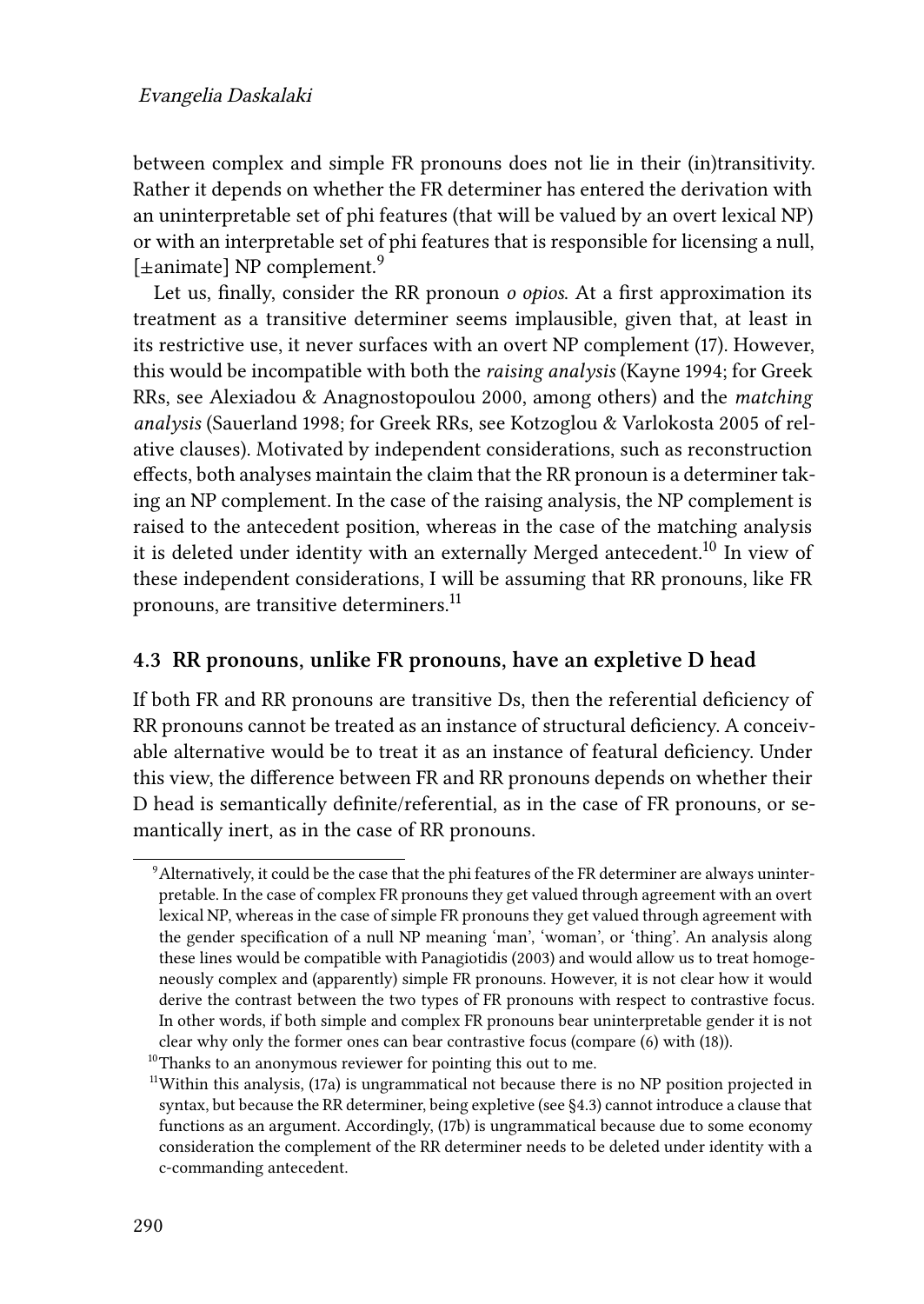That the definite morphology of RR pronouns is void of any semantic contribution is not a novel claim (see, among others, [Bianchi 1999:](#page-18-11) 80; for Greek, see [Alexiadou 1998](#page-17-2)). Independent evidence in support of this analysis comes from the expletive uses of the Greek definite determiner in contexts other than RRs. Consider, for example, the phenomenon of polydefiniteness, illustrated in([25](#page-14-0)):

<span id="page-14-0"></span>(25) Greek

to spiti to megalo the house the big 'the big house'

In([25](#page-14-0)), a noun (*spiti* 'house') is modified by an adjective (*megalo* 'big'), and noun and adjective are each introduced by a morphologically definite determiner (*to* 'the'). Despite the multiple occurrences of the definite article, the construction does not receive a multiple reference interpretation. Thus,([25\)](#page-14-0) refers to a single entity at the intersection of the set of houses and the set of big entities [\(Lekakou](#page-19-10) [& Szendrői 2012](#page-19-10)). This fact has been taken to show that the definite determiner in Greek, at least in some contexts, can be used as an expletive (for an overview of the proposed analyses, see [Alexiadou 2014](#page-17-5)). It is this claim that we reiterate here for the RR determiner.

Our second claim, that the FR pronoun encodes definiteness/referentiality, has been more controversial in the literature. Recall from [§2.1](#page-1-3) that FRs can be paraphrased with definite DPs. One group of analyses derives the referentiality/definiteness of FRs from the referentiality/definiteness of FR pronouns (see, for instance, [Jacobson 1995](#page-19-4) and [Pancheva 2000,](#page-19-11) among others). A different group of analyses suggests that the reason why FRs are interpreted like definite DPs is because of a null c-commanding determiner/element that turns them into referential expressions([Groos & van Riemsdijk 1981](#page-18-12); [Caponigro 2003](#page-18-13); [Grosu & Land](#page-18-4)[man 1998,](#page-18-4) among others).

<span id="page-14-1"></span>One of the main semantic arguments in favor of the null D analysis is that many languages use the same range of relative pronouns both in definite FRs and in irrealis FRs([Caponigro 2003\)](#page-18-13). Irrealis FRs differ from definite FRs in a number of ways([Caponigro 2003](#page-18-13); [Pancheva 2000](#page-19-11); [Grosu & Landman 1998](#page-18-4)): Irrealis FRs always complement existential predicates (mainly the existential *have* or *be*), they include irrealis verbal morphology, and, crucially, they cannot be paraphrased by definite DPs. Rather they appear to be semantically equivalent with weak NPs. As an illustrative example, we may consider the Polish examples below, illustrating a standard and an irrealis FR, respectively: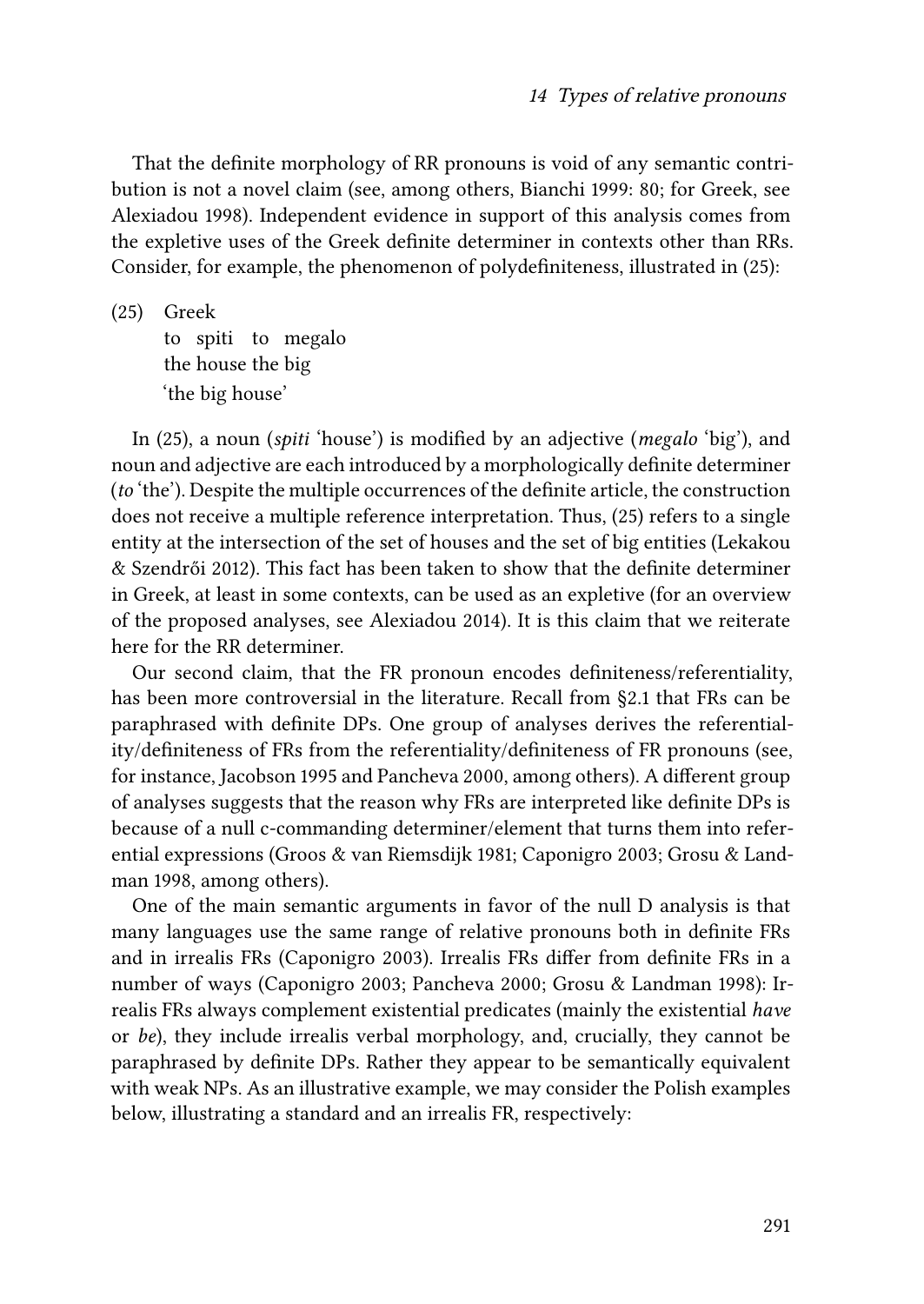#### Evangelia Daskalaki

- (26) Polish([Caponigro 2003](#page-18-13): 27) Posmakowalam [ co tasted.1sg what cooked.2sg ugotowałes ]. 'I tasted what you cooked.'
- <span id="page-15-0"></span>(27) Polish [\(Caponigro 2003](#page-18-13): 88) (Nie) mam not have.1sG what do.inF  $\sqrt{ }$  co robić ]. 'There {is something, isn't anything} I can do.'

As pointed out by [Caponigro \(2003\)](#page-18-13), the fact that the same range of pronouns is used both in standard/definite [\(26](#page-14-1)) and in irrealis FRs([27\)](#page-15-0) is problematic for the claim that these pronouns are inherently definite. Significantly, though, this counterargument does not apply to the Greek data. As illustrated below, FR pronouns fail to introduce irrealis FRs([28](#page-15-1)a). Rather an interrogative pronoun is used for this purpose [\(28b](#page-15-1)):

<span id="page-15-1"></span>(28) Greek

| a. * ðen exo                      |  | se opjon na miliso. |
|-----------------------------------|--|---------------------|
| NEG have.1sG to who SBJV talk.1sG |  |                     |
|                                   |  |                     |

b. ðen exo neg have.1sg to who sbjv talk.1sg se pjon na miliso. intended: 'I don't have anyone to talk to.'

If *opjos* is not semantically definite, it is not clear what rules out its use in([28a](#page-15-1)).

An additional challenge for the extension of the null D analysis to Greek is posed by the fact that the presumed null definite D fails to be replaced by the overt definite determiner *o* 'the' that independently exists in the language([29](#page-15-2)):

<span id="page-15-2"></span>(29) Greek

\*Kalese invite.2sg the who want.2sg ton opjon θes. \*'Invite the whoever you want.'

Of course, it could be the case that the morphologically definite determiner is always expletive and that definiteness is always provided by a null c-commanding functional head.<sup>12</sup> Even in this case though, one would expect that *o opios* would be able to introduce a FR (when embedded under the null definite D) and that *opjos* would be able to introduce an RR (when not embedded) under the null D). As shown below, neither of the two predictions is borne out:

<sup>&</sup>lt;sup>12</sup>This has actually been proposed by [Lekakou & Szendrői \(2012\)](#page-19-10) on the basis of polydefinites.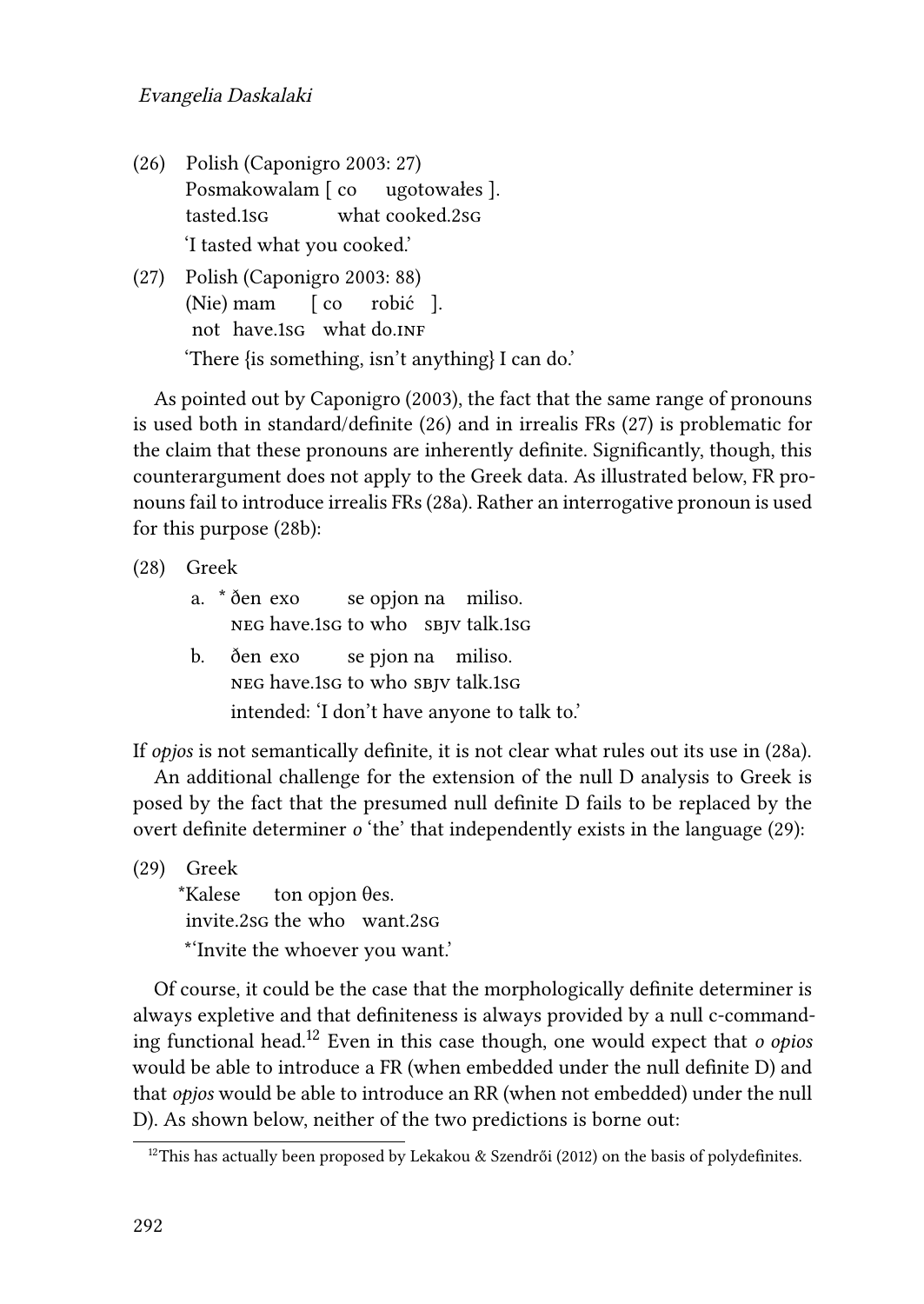(30) Greek \*Kalese invite.2sg [ ∅ [ ton opio maθiti θes which student want.2sg ]]. intended: 'Invite which student you want.' (31) Greek \*Kalese afton

invite.2sg this.one the student who want.2sg / ton maθiti [ opjon θes ]. \*'Invite him/the student whoever you want.'

In view of the above facts, I conclude that, at least in Greek, the FR determiner, unlike the RR determiner, is semantically definite/referential.<sup>13</sup> Thus, whereas the RR determiner *o opios* is [−def, +rel], the FR determiner *opjos* is [+def, +rel]. Because it is semantically definite, it needs a range that is provided by its NP complement. The latter can be an overt NP, a deleted NP, or an empty NP that receives a [±animacy] interpretation.

# <span id="page-16-0"></span>**5 Conclusions**

In this paper, I explored the possibility that relative pronouns, like personal pronouns, show different degrees of strength/deficiency. I showed that, at least in Greek, the RR pronoun *o opios* is semantically deficient compared to its FR counterpart *opjos* in two interrelated respects: (i) it is referentially deficient and (ii) it does not license its own range. After showing that both FR and RR pronouns behave like transitive Ds, I proposed that their differences lie in their featural composition: FR determiners, unlike RR determiners, are semantically definite. This analysis suggests that, at least in some cases, referential deficiency can be indicative of featural rather than structural deficiency (cf. [Cardinaletti & Starke](#page-18-0) [1999;](#page-18-0) [Déchaine & Wiltschko 2002\)](#page-18-1). Furthermore, it opens up the possibility of attributing the distribution of free and restrictive relative clauses to the properties of their introductory determiners. FR determiners, being [+def], turn a clause into a referential DP. RR determiners, on the other hand, being expletive, turn a clause into a predicate that can function as a nominal modifier. The implications of these conclusions for existing analyses of free and restrictive relatives can be the topic of future research.

 $<sup>13</sup>$ If this conclusion is on the right track, then it seems that the semantic import of FR pronouns</sup> could be subject to cross-linguistic variation. On the one hand, there are FR pronouns like the Greek *opjos* that may take an NP complement and encode definiteness. On the other hand, there are FR pronouns like the Polish *co* or the English *who* that may not take an NP complement, and, according to [Caponigro'](#page-18-13)s convincing analysis [\(2003](#page-18-13)), encode animacy (they are mere set restrictors).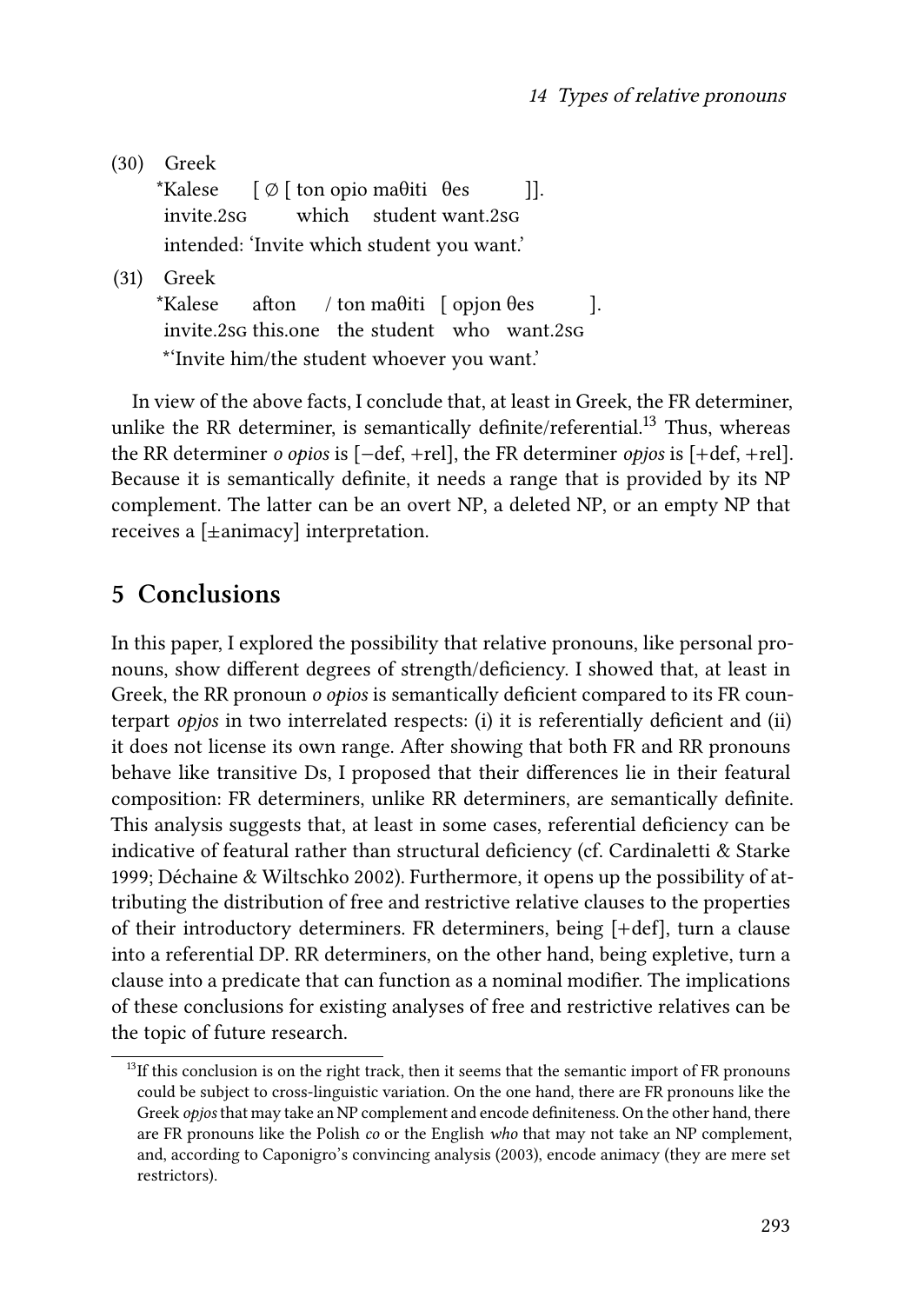#### Evangelia Daskalaki

# **Abbreviations**

| 1          | first person  | м           | masculine           |
|------------|---------------|-------------|---------------------|
| 2          | second person | N           | neuter              |
| 3          | third person  | <b>NEG</b>  | negation            |
| ACC        | accusative    | <b>NOM</b>  | nominative          |
| CL         | clitic        | PL          | plural              |
| F          | feminine      |             |                     |
| <b>FR</b>  | free relative | <b>RR</b>   | restricted relative |
| <b>GEN</b> | genitive      | <b>SBJV</b> | subjunctive         |
| <b>INF</b> | infinitive    | SG          | singular            |

# **Acknowledgements**

In this paper, I revisit a puzzle that I briefly discussed in my PhD dissertation (University of Cambridge, 2009). I would like to thank Prof. Ian Roberts, my PhD supervisor, for all his help and support during those years. Moreover, I would like to thank two anonymous reviewers for helpful comments and suggestions. All remaining errors are, of course, my own.

# **References**

- <span id="page-17-0"></span>Abney, Steven. 1987. *The English noun phrase in its sentential aspect*. MIT. (Doctoral dissertation).
- <span id="page-17-2"></span>Alexiadou, Artemis. 1998. On the structure of Greek relative clauses. *Studies in Greek Linguistics* 18. 15–29.
- <span id="page-17-5"></span>Alexiadou, Artemis. 2014. *Multiple determiners and the structure of DPs*. Amsterdam: John Benjamins. DOI: [10.1075/la.211.](https://doi.org/10.1075/la.211)
- <span id="page-17-4"></span>Alexiadou, Artemis & Elena Anagnostopoulou. 2000. Asymmetries in the distribution of clitics: The case of Greek restrictive relatives. In Frits Beukema & Marcel den Dikken (eds.), *Clitic phenomena in European languages*, 47–70. Amsterdam: John Benjamins. DOI: [10.1075/la.30.04ale](https://doi.org/10.1075/la.30.04ale).
- <span id="page-17-3"></span>Alexiadou, Artemis, Liliane Haegeman & Melita Stavrou. 2007. *Noun phrase in the generative perspective*. Berlin: De Gruyter.
- <span id="page-17-1"></span>Alexiadou, Artemis, Paul Law, André Meinunger & Chris Wilder. 2000. Introduction. In *The syntax of relative clauses*, 1–51. Amsterdam: John Benjamins. DOI: [10.1075/la.32.01ale.](https://doi.org/10.1075/la.32.01ale)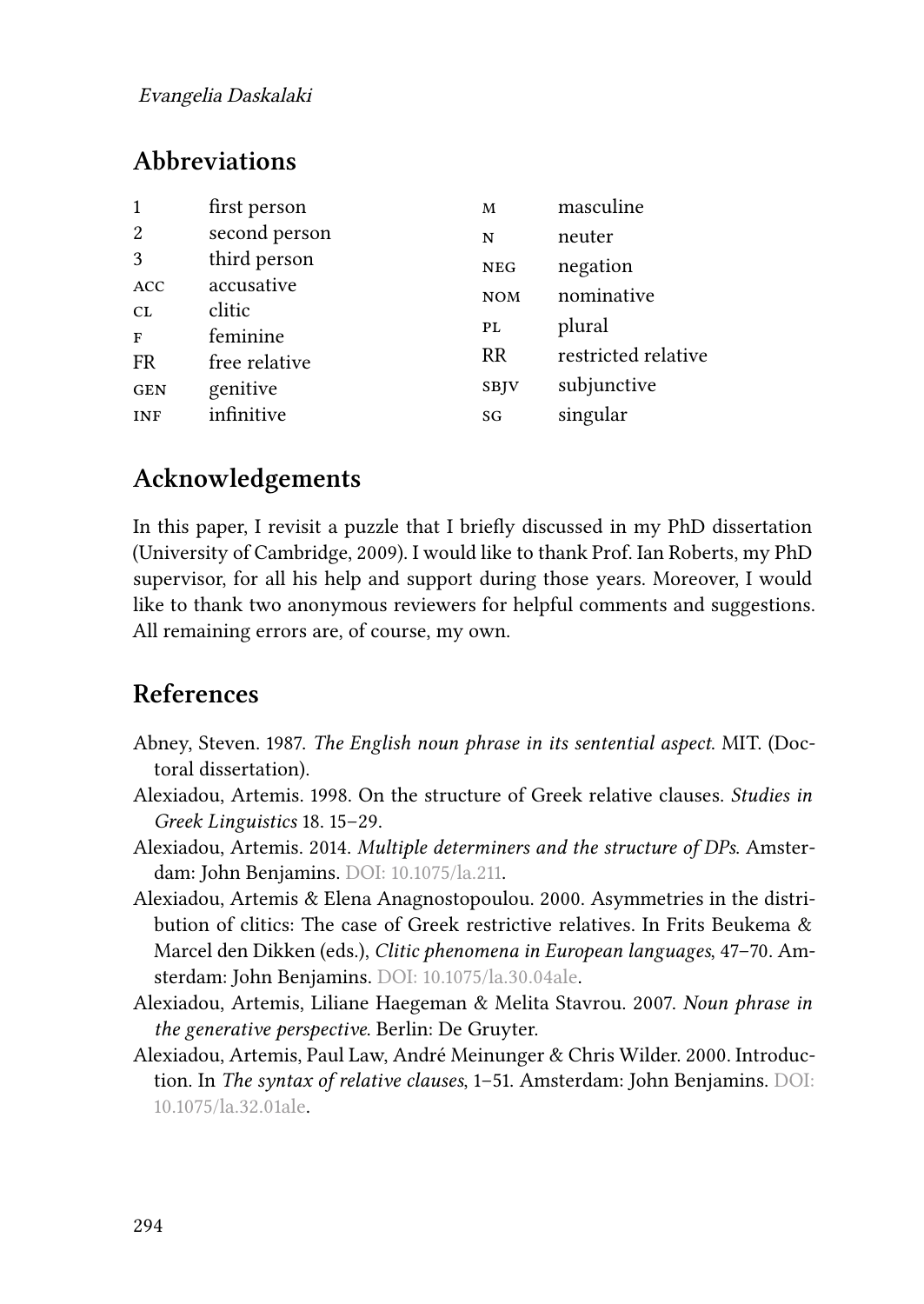- <span id="page-18-6"></span>Alexiadou, Artemis & Spyridoula Varlokosta. 1997. Free relatives in Modern Greek. *Greek Linguistics* 2. Reprinted in Artemis Alexiadou (ed.), *The morphosyntax of Greek*, 222–251. Newcastle upon Tyne: Cambridge Scholars Publishing, 405–414.
- <span id="page-18-5"></span>Alexopoulou, Theodora. 2006. Resumption in relative clauses. *Natural Language & Linguistic Theory* 24(1). 57–111. DOI: [10.1007/s11049-005-0898-2](https://doi.org/10.1007/s11049-005-0898-2).
- <span id="page-18-11"></span>Bianchi, Valentina. 1999. *Consequences of antisymmetry: Headed relative clauses*. Berlin: De Gruyter. DOI: [10.1515/9783110803372](https://doi.org/10.1515/9783110803372).
- <span id="page-18-3"></span>Bianchi, Valentina. 2002. Headed relative clauses in generative syntax Part I. *GLOT International* 6(7). 197–204.
- <span id="page-18-13"></span>Caponigro, Ivano. 2003. *Free not to ask: On the semantics of free relatives and* wh*words cross-linguistically*. UCLA. (Doctoral dissertation).
- <span id="page-18-2"></span>Cardinaletti, Anna. 1994. On the internal structure of pronominal DPs. *The Linguistic Review* 11(3–4). 195–219. DOI: [10.1515/tlir.1994.11.3-4.195.](https://doi.org/10.1515/tlir.1994.11.3-4.195)
- <span id="page-18-0"></span>Cardinaletti, Anna & Michal Starke. 1999. The typology of structural deficiency: A case study of the three classes of pronouns. In Henk C. van Riemsdijk (ed.), *Eurotyp: Volume 5: Clitics in the languages of Europe, Part 1*, 145–234. DOI: [10.](https://doi.org/10.1515/9783110804010.145) [1515/9783110804010.145.](https://doi.org/10.1515/9783110804010.145)
- <span id="page-18-8"></span>Chila-Markopoulou, Despina. 1994. Problems of diachronic syntax: Free relatives in Medieval and Modern Greek. In Irene Philippaki-Warburton, Katerina Nicolaidis & Maria Sifianou (eds.), *Themes in Greek linguistics: Papers from the first international conference on Greek linguistics, Reading, September 1993*, 413–420. Amsterdam: John Benjamins. DOI: [10.1075/cilt.117.59chi](https://doi.org/10.1075/cilt.117.59chi).
- <span id="page-18-9"></span>Daskalaki, Evangelia. 2009. *(Mis)matching patterns in Greek free relatives*. University of Cambridge. (Doctoral dissertation).
- <span id="page-18-1"></span>Déchaine, Rose-Marie & Martina Wiltschko. 2002. Decomposing pronouns. *Linguistic Inquiry* 33(3). 409–442. DOI: [10.1162/002438902760168554](https://doi.org/10.1162/002438902760168554).
- <span id="page-18-10"></span>Giannakidou, Anastasia & Melita Stavrou. 1999. Nominalization and ellipsis. *The Linguistic Review* 16(4). 295–331. DOI: [10.1515/tlir.1999.16.4.295](https://doi.org/10.1515/tlir.1999.16.4.295).
- <span id="page-18-12"></span>Groos, Anneke & Henk C. van Riemsdijk. 1981. Matching effects in free relatives: A parameter of core grammar. In Adriana Belletti, Luciana Brandi & Luigi Rizzi (eds.), *Theory of markedness in generative grammar: Proceedings of the 1979 GLOW conference*, 171–216. Pisa: Scuole Normale Superiore.
- <span id="page-18-4"></span>Grosu, Alexander & Fred Landman. 1998. Strange relatives of the third kind. *Natural Language Semantics* 6(2). 125–170. DOI: [10.1023/A:1008268401837](https://doi.org/10.1023/A:1008268401837).
- <span id="page-18-7"></span>Holton, David, Peter Mackridge & Irene Philippaki-Warburton. 2004. *Greek*. London: Routledge.